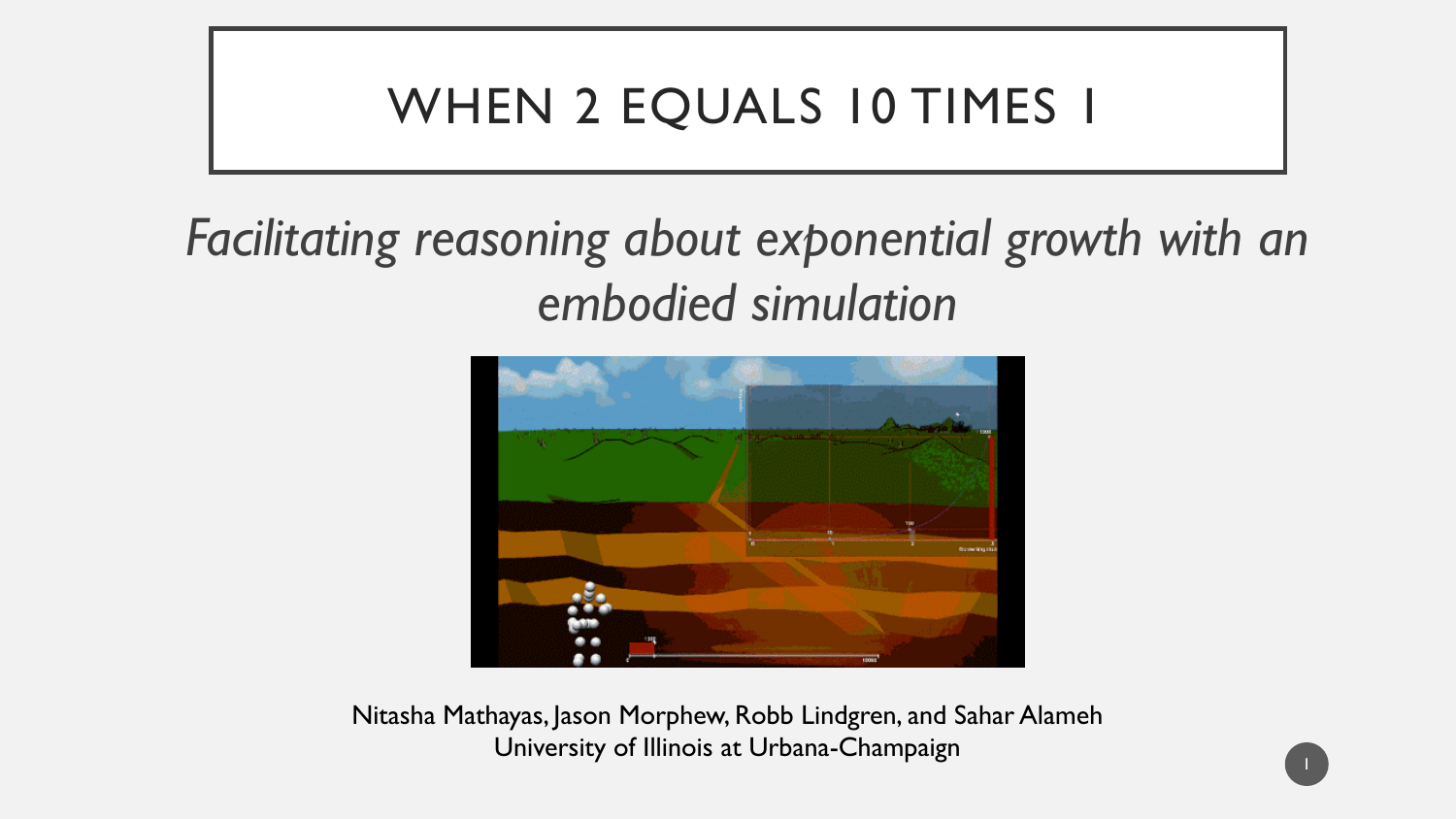## PROJECT INFORMATION



**E**mbodied **L**earning **A**ugmented through **S**imulation **T**heatres for **I**nteracting with **C**ross-**C**utting **C**oncepts in **S**cience

## http://elastics.education.illinois.edu/

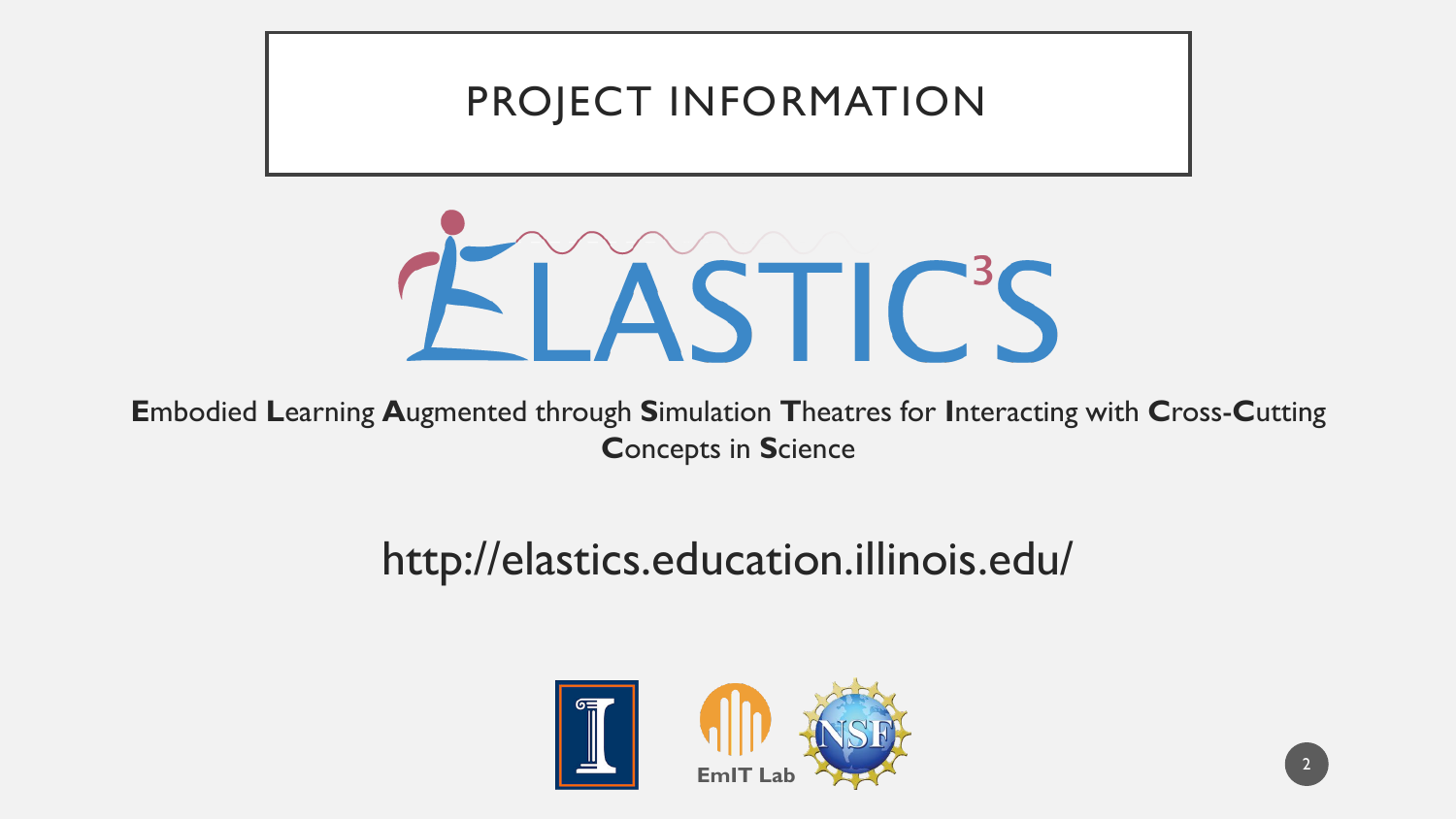## NGSS'S CROSSCUTTING CONCEPTS



## **Scale, Proportion, and Quantity**

*In considering phenomena, it is critical to recognize what is relevant at different measures of size, time, and energy and to recognize how changes in scale, proportion, or quantity affect a system's structure or performance.* 

(NGSS, Appendix G, pg 1)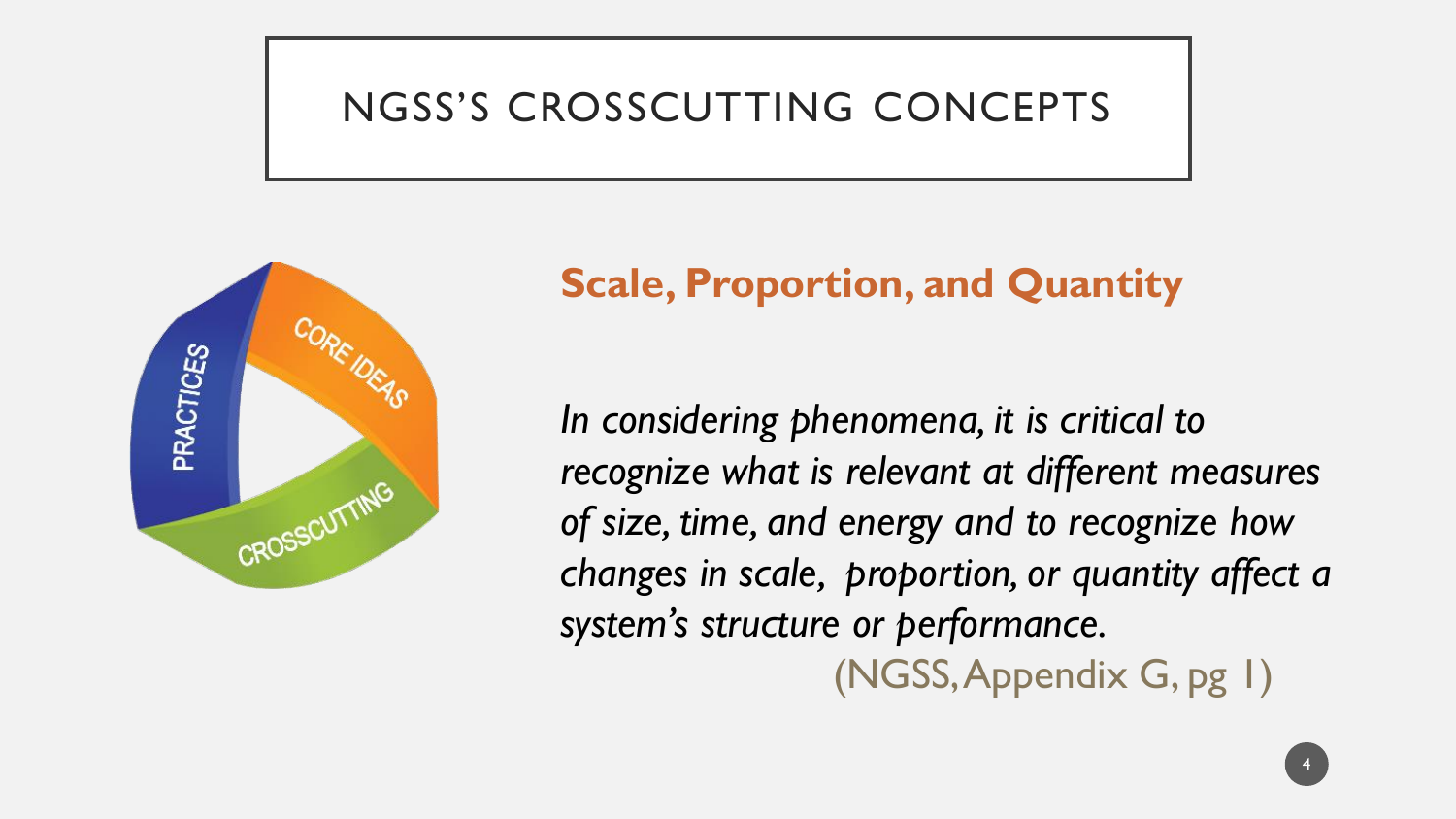

#### (Abrahamson & Lindgren, 2014)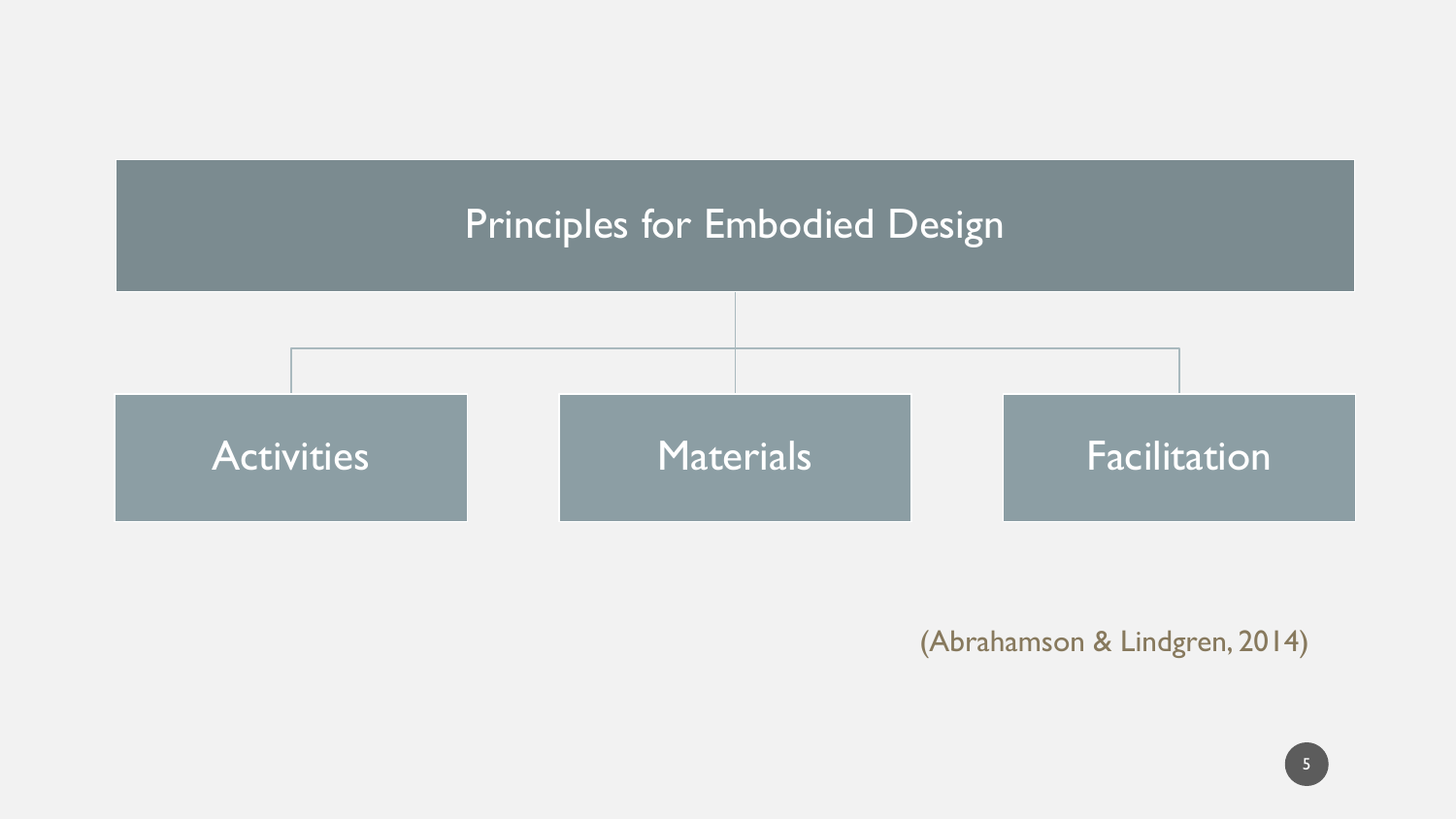



Draws on learners preexisting capacity to orient and mobilize in real or virtual 3D space

Provides opportunities for learners to find meaning in orchestrated environments (tutors, virtual worlds, teachers etc.)

Supports learners to physically and conceptually engage with the environment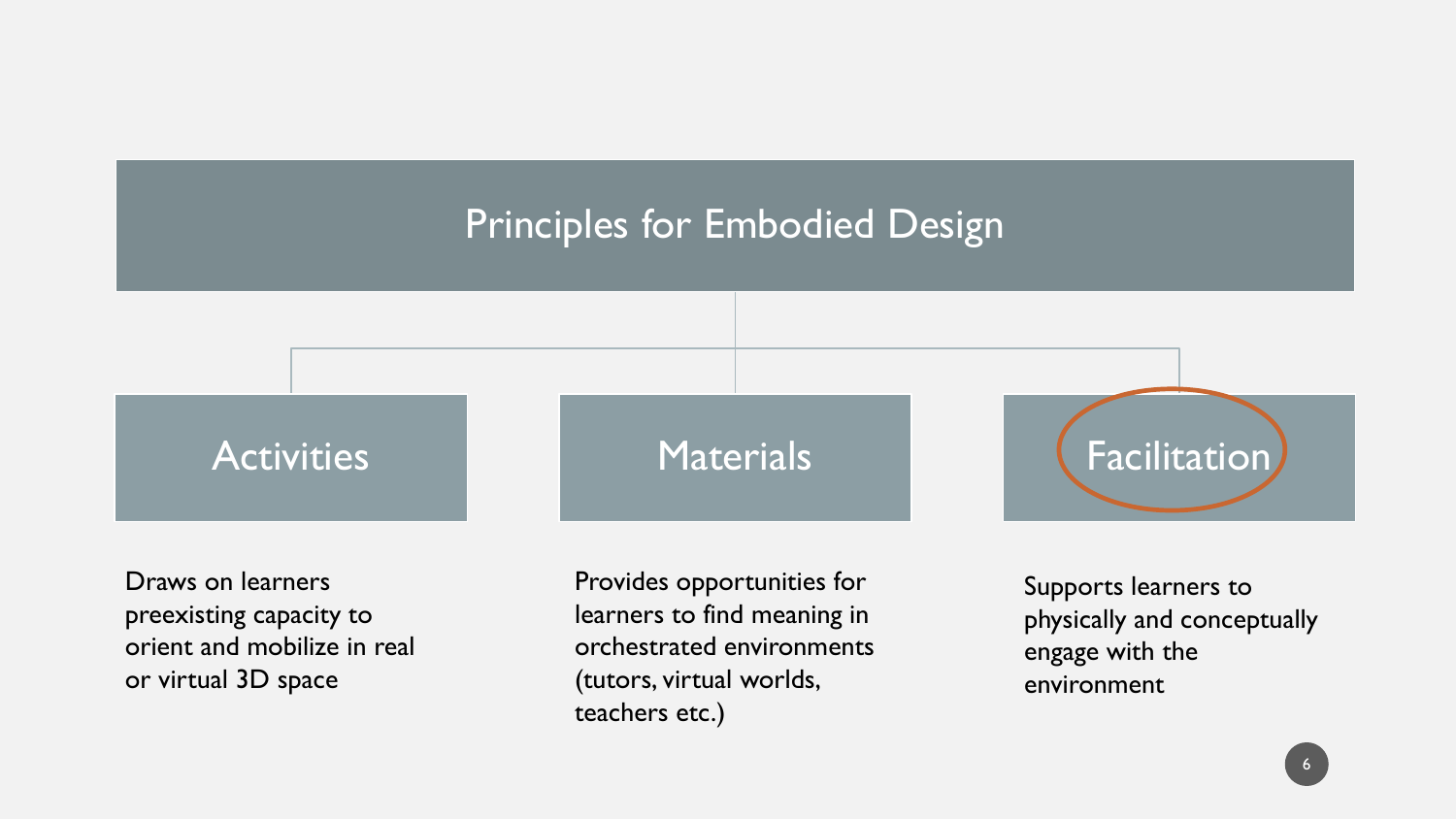## KEY QUESTIONS

Given an embodied simulation environment, where learners can sustain a tacit sense of meaning through corporeal activity while interacting with the simulation, how we can take learners through an optimal process of engaging with embodied simulations to accomplish learning? (Abrahamson & Lindgren, 2014)

Given an embodied simulation for exponential growth, what forms of facilitation moves supported student reasoning about exponential growth?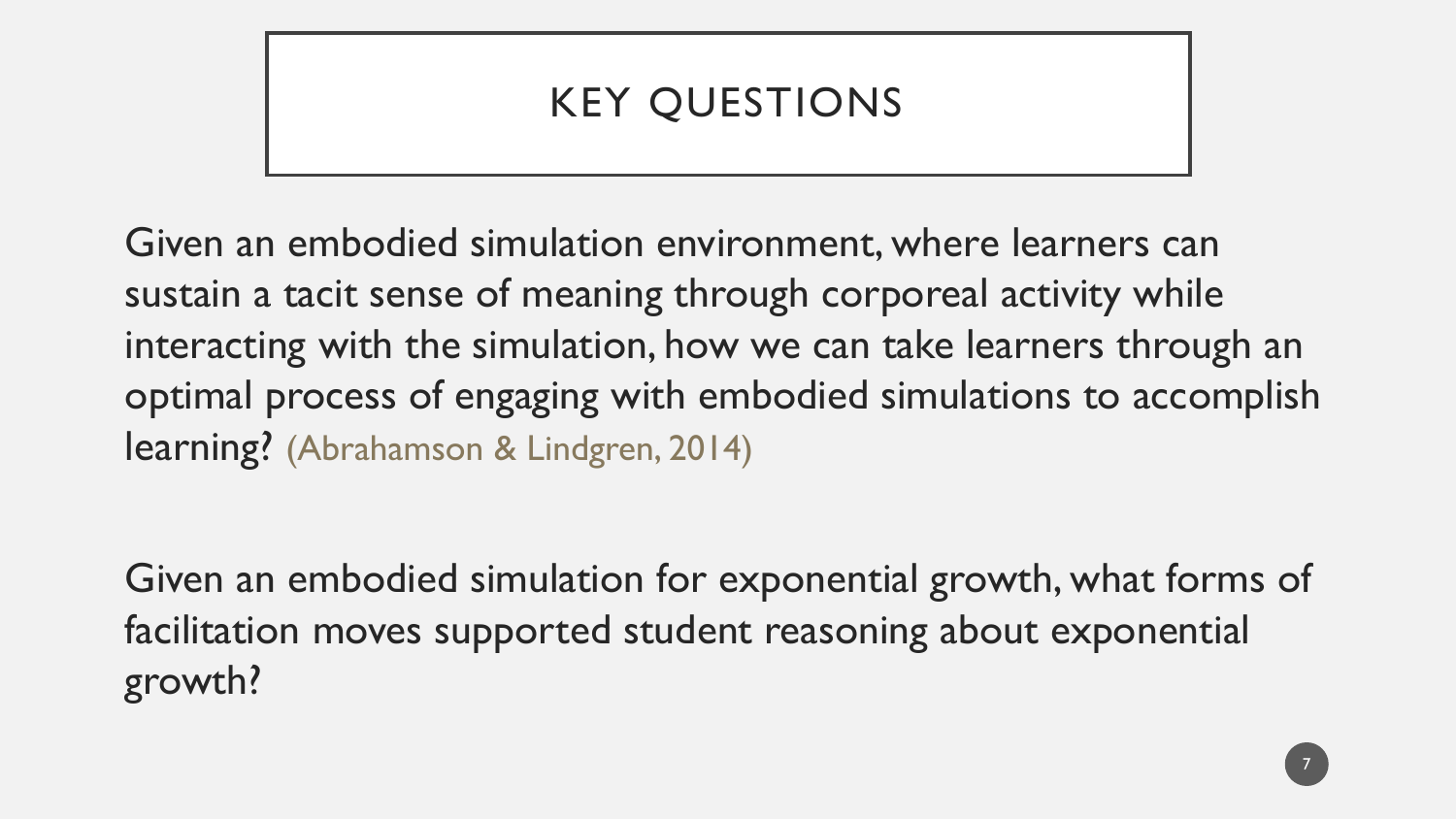

 $\sqrt{8}$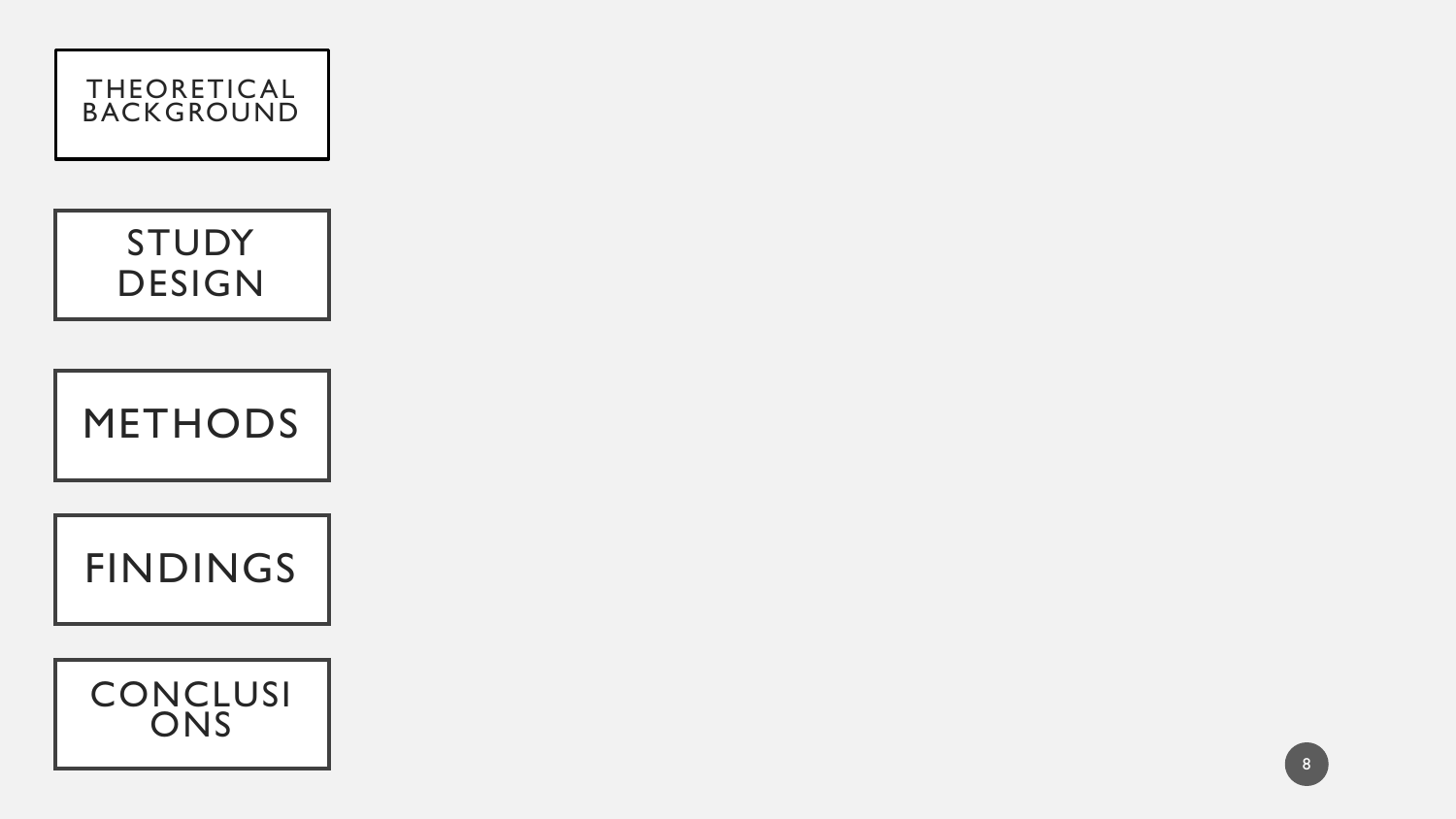### EMBODIED LEARNING

- **STUDY** DESIGN
- Research in embodied cognition that shows there is a fundamental connection between the somatic actions and how people think and reason (Barsalou, 2008, Gallagher, 2005; Glenberg, 2010; Shapiro, 2010; Wilson, 2002)
- METHODS



**ONS** 

NCLUSI

- Giving learners specific physical experiences or prompting particular actions can generate learning (Goldin-Meadow et al., 2009; Kontra et al., 2015; Lindgren et al., 2016)
- Abstract ideas such as high-level mathematics have embodied foundations (e.g., Lakoff & Núñez, 2000)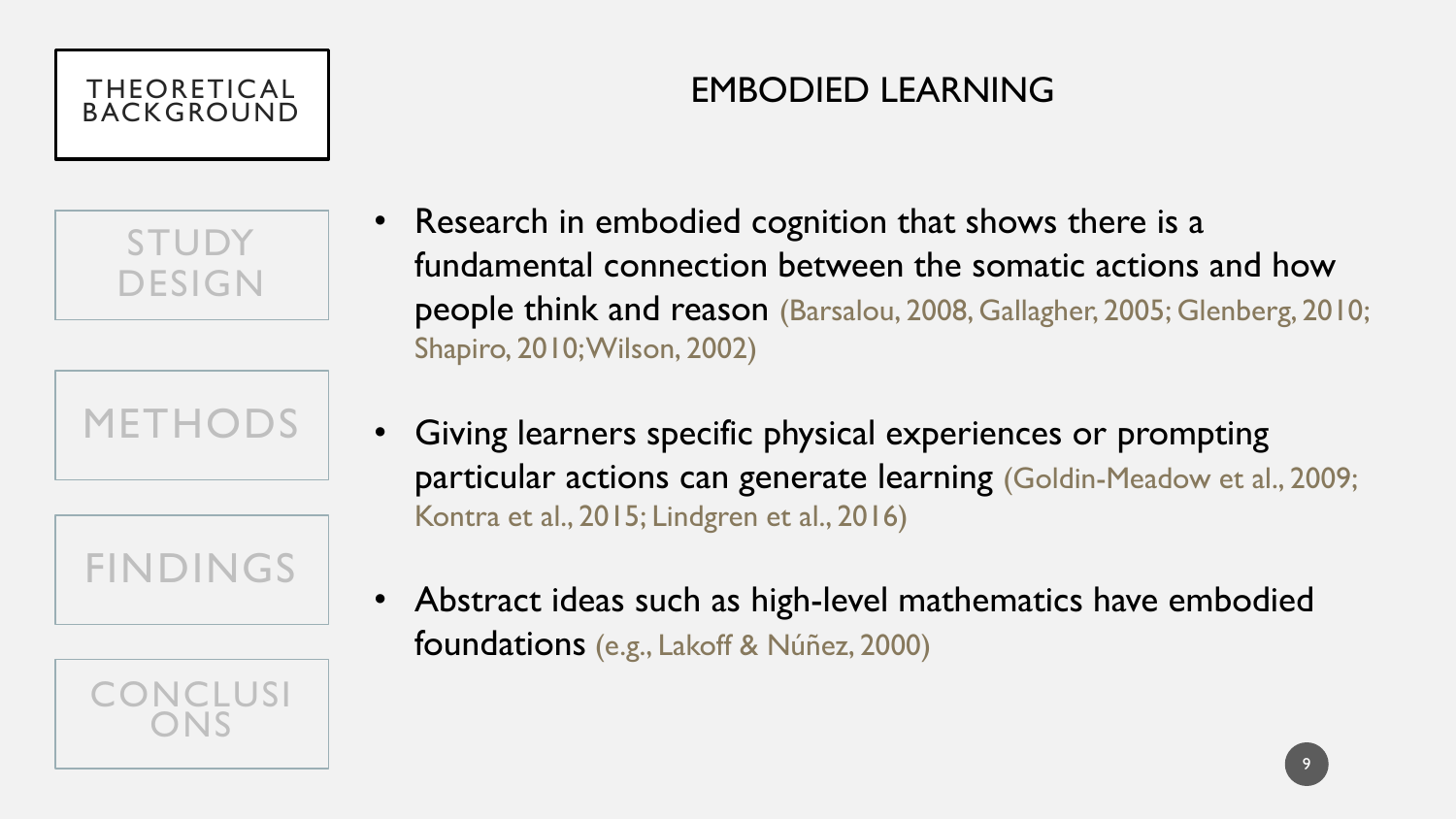STUDY

DESIGN

## UNDERSTANDING SCALE AND QUANTITY

Students struggle with…

- conceptualizing large (and small) numbers (Cheek, 2012)
- differentiating between linear and non-linear processes, often inappropriately applying linear reasoning to non-linear problems (Modestou, & Gagatsis, 2007; Wagenaar, 1982)



METHODS

- interpreting and working with logarithmic or exponential scales
	- often believe that linear changes on the scale result in linear changes on the measure (Francek, 2013).

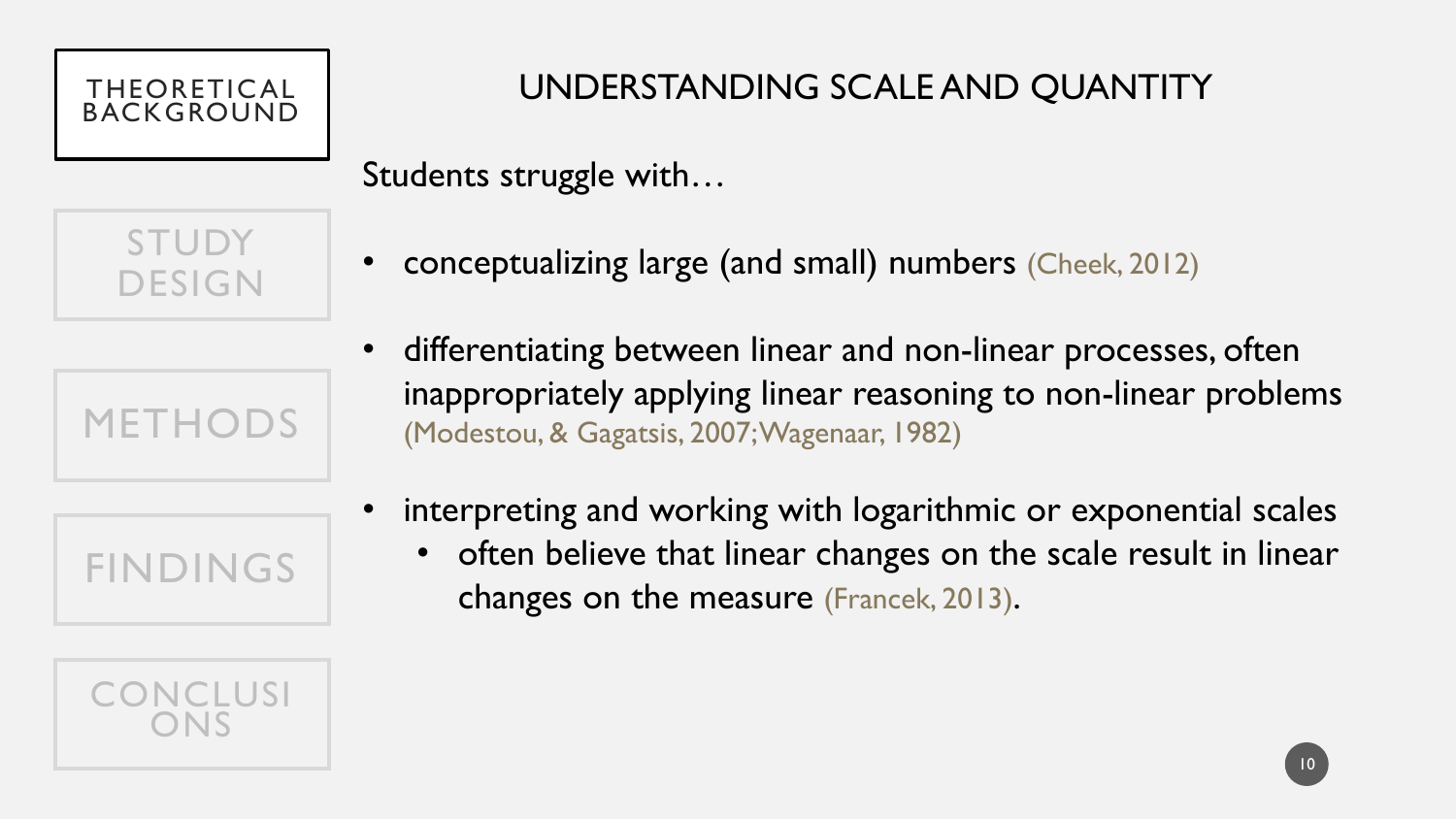

STUDY

DESIGN

PILOT INTERVIEWS with middle school, high school, and undergraduates

Gestures related to the conceptual meaning of a mathematical operation are associated with more sophisticated reasoning and problem solving. (Alameh, Morphew, Mathayas, & Lindgren, 2016)



FINDINGS



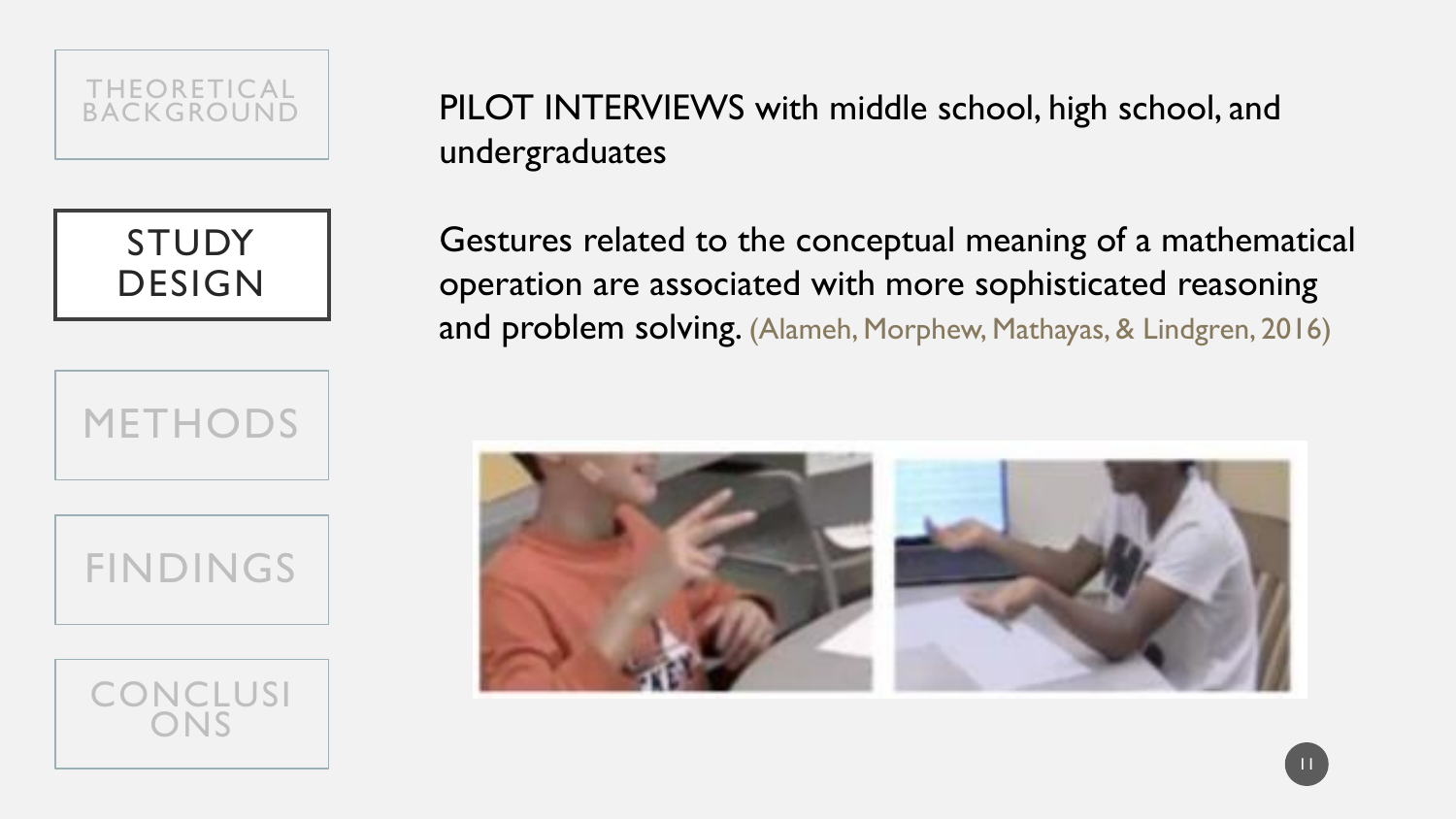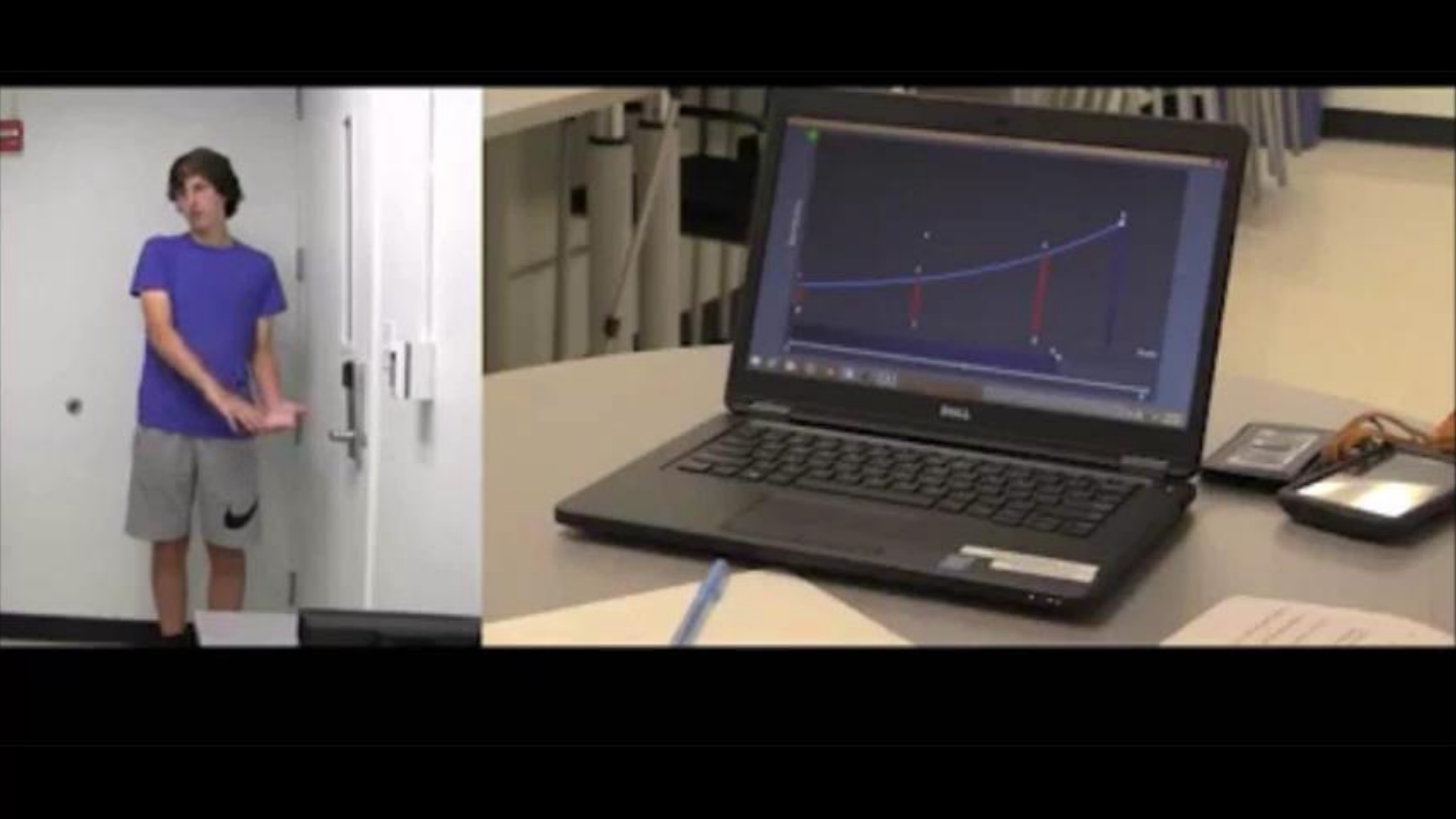

**STUDY** DESIGN







 $~\frac{1}{5}$  Pre-test

E Task-based<br>E interview<br>Q exploring<br>} exponential **E** interview exploring exponential scales in multiple contexts

 $~\stackrel{\text{...}}{\underset{\text{...}}{\mathsf{E}}\mathsf{Post-test}}$ 

14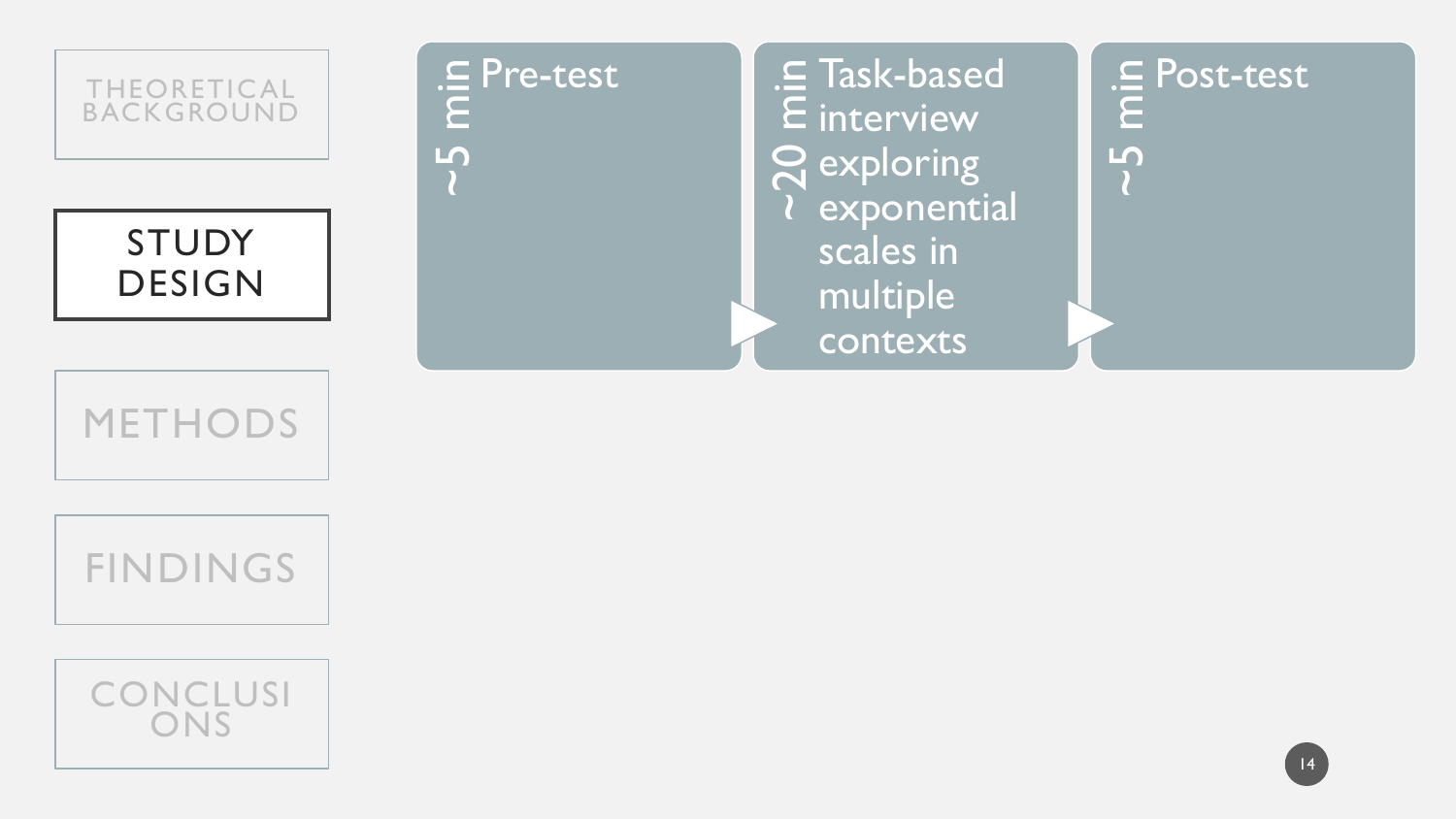

• Pre and post test:



METHODS

| CONCLUSI<br>ONS |
|-----------------|

• Game show problem: Would you prefer to receive a prize of \$1 that doubles 30 times or \$1000 that adds for 30 times?

 $|15\rangle$ 

• Earthquake problem:

How does the change in amplitude compare between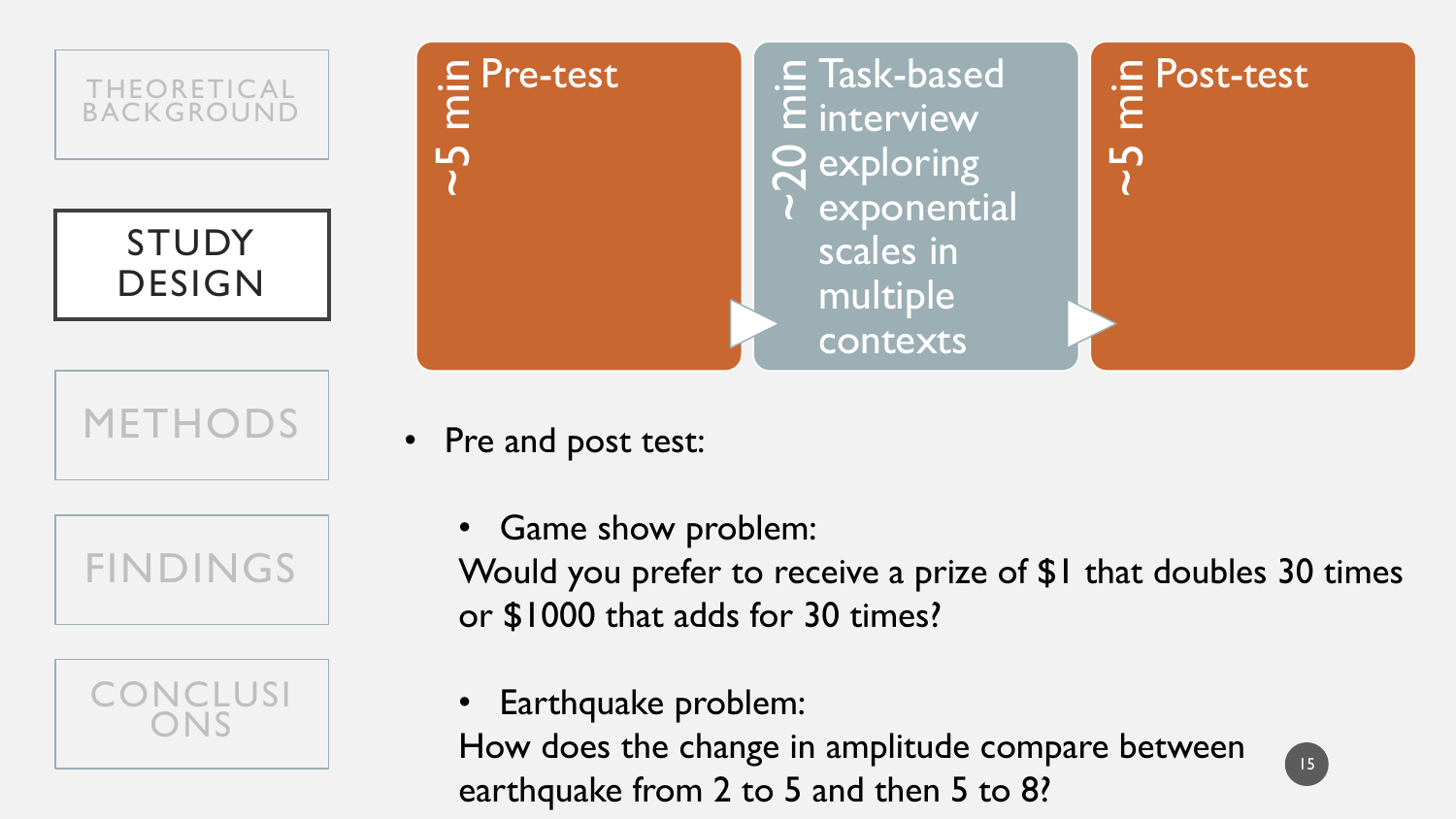

• Task-based interview:

METHODS

FINDINGS

CONCLUSI

ONS

- 1. Training phase: 1. Introduce mathematical gestures  $(+, -, x, / )$ 2. Practice using gestures to calculate numbers
- 16 2. Task phase: Calculate values using simulation in different contexts. i.e. calculate the number of rabbits that would be present if the population doubled every month for a year, and the number of bacteria cells present in a population that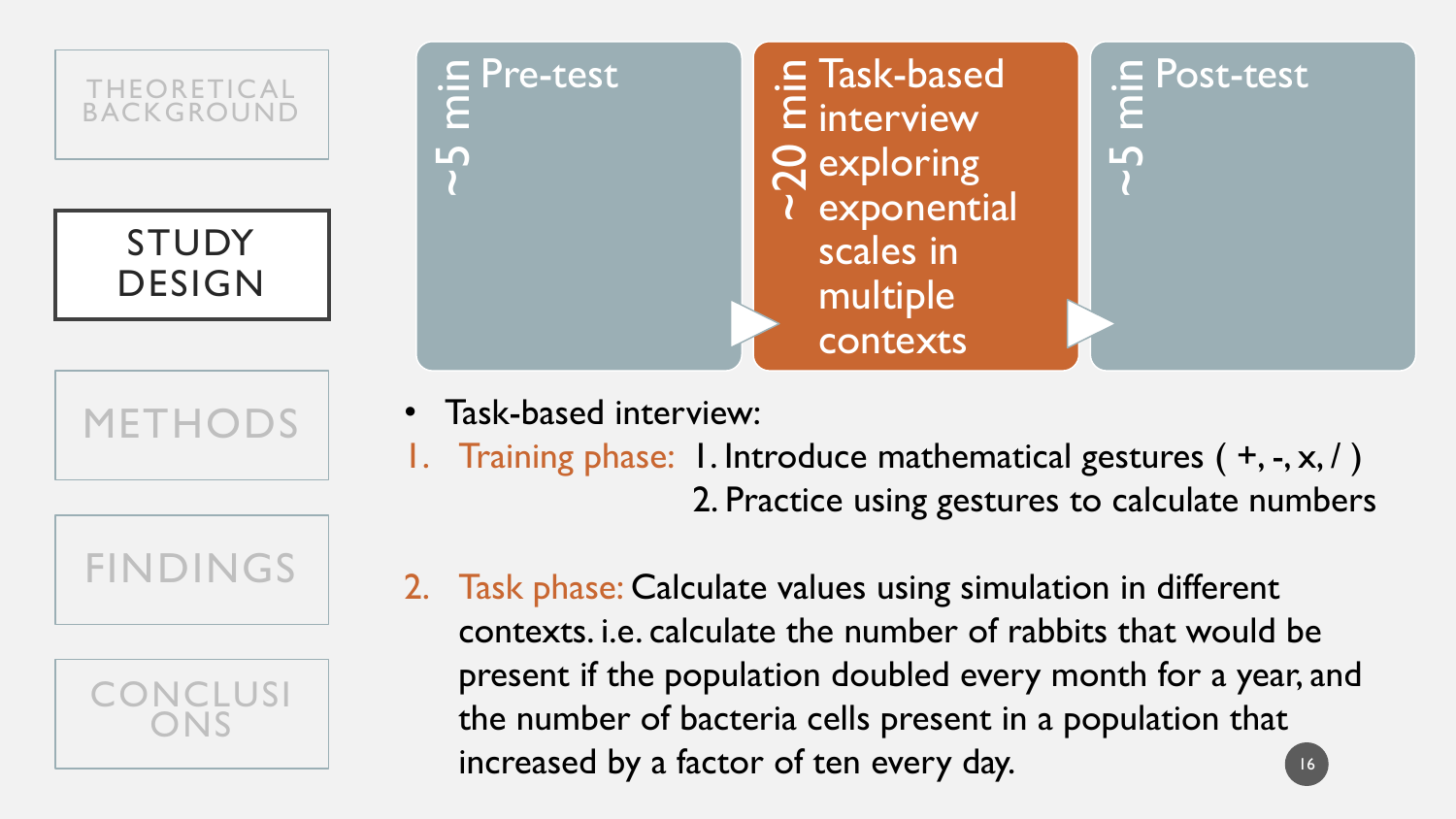





NCLUSI

**ONS** 

- Participants: 22 high school students (13 males and 9 females) from surrounding area of a large Midwestern **University**
- Interviews took place during free periods or after school sessions and were video-recorded.
- Scoring and coding scheme
- Scoring agreement: 84% followed by 100% post discussion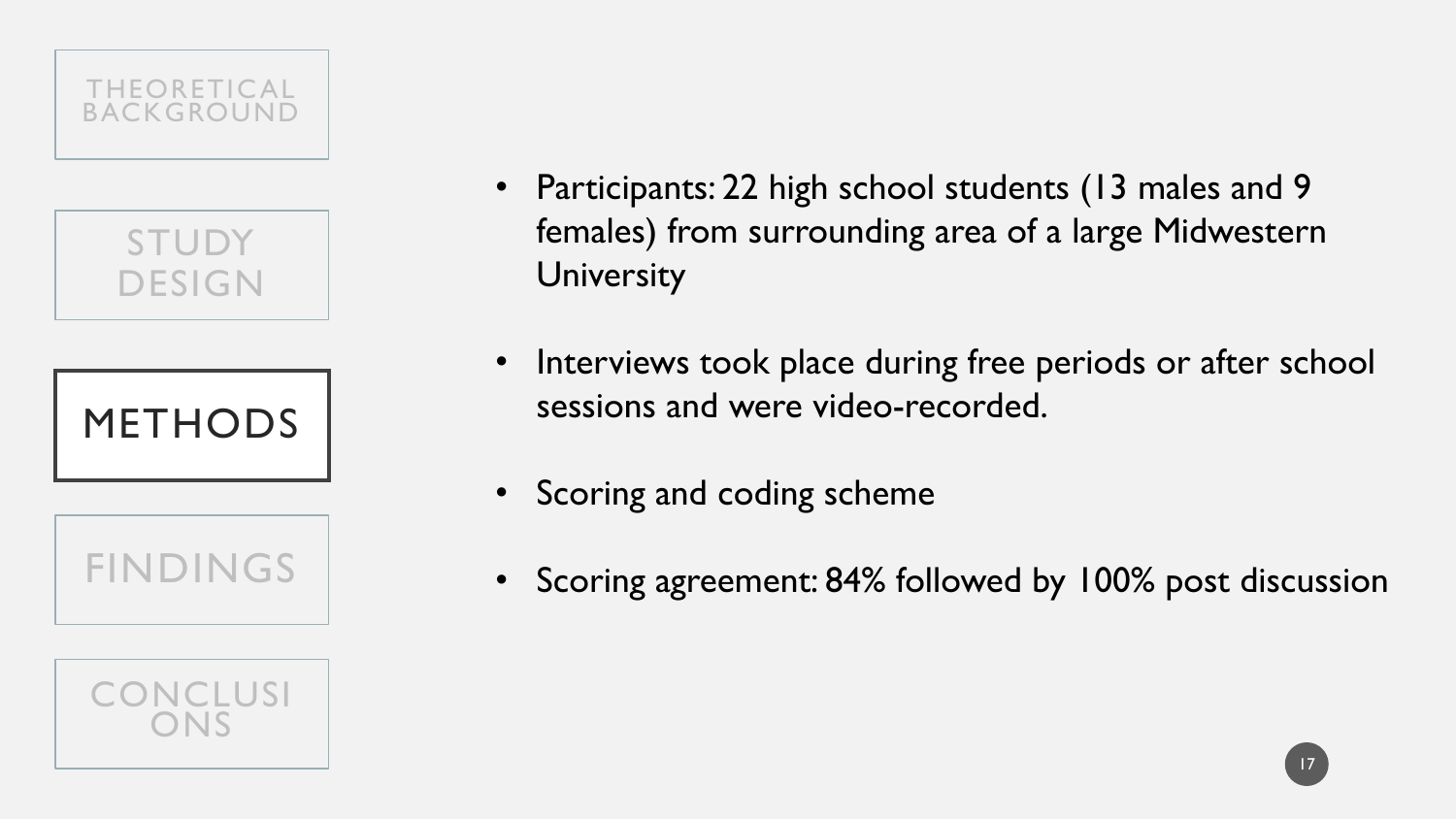| STUDY  |  |
|--------|--|
| DESIGN |  |





**CONCLUSI** 

**ONS** 

| Table 1: Number of students who correctly answered the calculation tasks $(N = 22)$ |            |           |           |  |  |
|-------------------------------------------------------------------------------------|------------|-----------|-----------|--|--|
| Calculation tasks                                                                   | Pre        | Improve   | Regress   |  |  |
| Would you prefer to receive a prize which \$1                                       | 14 (70%)   | 3(15%)    | 1(5%)     |  |  |
| doubles for 30 times or a prize which adds                                          |            |           |           |  |  |
| \$1000 for 30 times?                                                                |            |           |           |  |  |
| Explanation for selecting your option.                                              | $2(10\%)$  | 9(45%)    | 0         |  |  |
|                                                                                     |            |           |           |  |  |
| How would you calculate the total amount in                                         | 5(25%)     | 5(25%)    | 0         |  |  |
| the doubling option?                                                                |            |           |           |  |  |
| Estimate how much money you would receive                                           | 0          | 9(45%)    | 0         |  |  |
| with the doubling option.                                                           |            |           |           |  |  |
| What is the ratio of amplitudes between two                                         | $10(50\%)$ | $6(30\%)$ | 0         |  |  |
| earthquakes?                                                                        |            |           |           |  |  |
| How does the size of two changes in amplitude                                       | $8(40\%)$  | 5(25%)    | 3(15%)    |  |  |
| (From 2 to 5 and from 5 to 8) compare to each                                       |            |           |           |  |  |
| other?                                                                              |            |           |           |  |  |
| Explanation for the comparison between the                                          | 3(15%)     | $8(40\%)$ | $2(10\%)$ |  |  |
| two changes in magnitude.                                                           |            |           |           |  |  |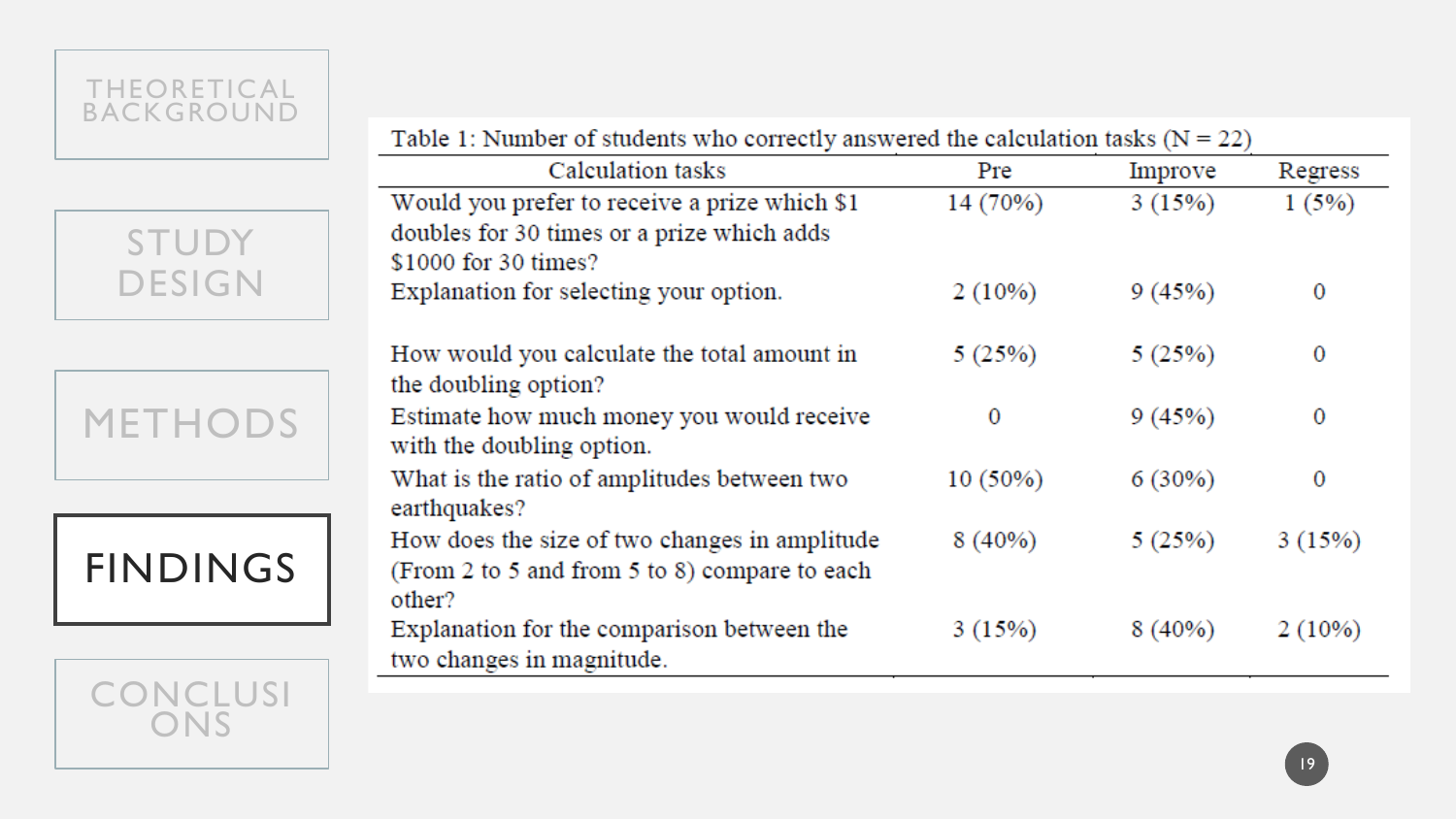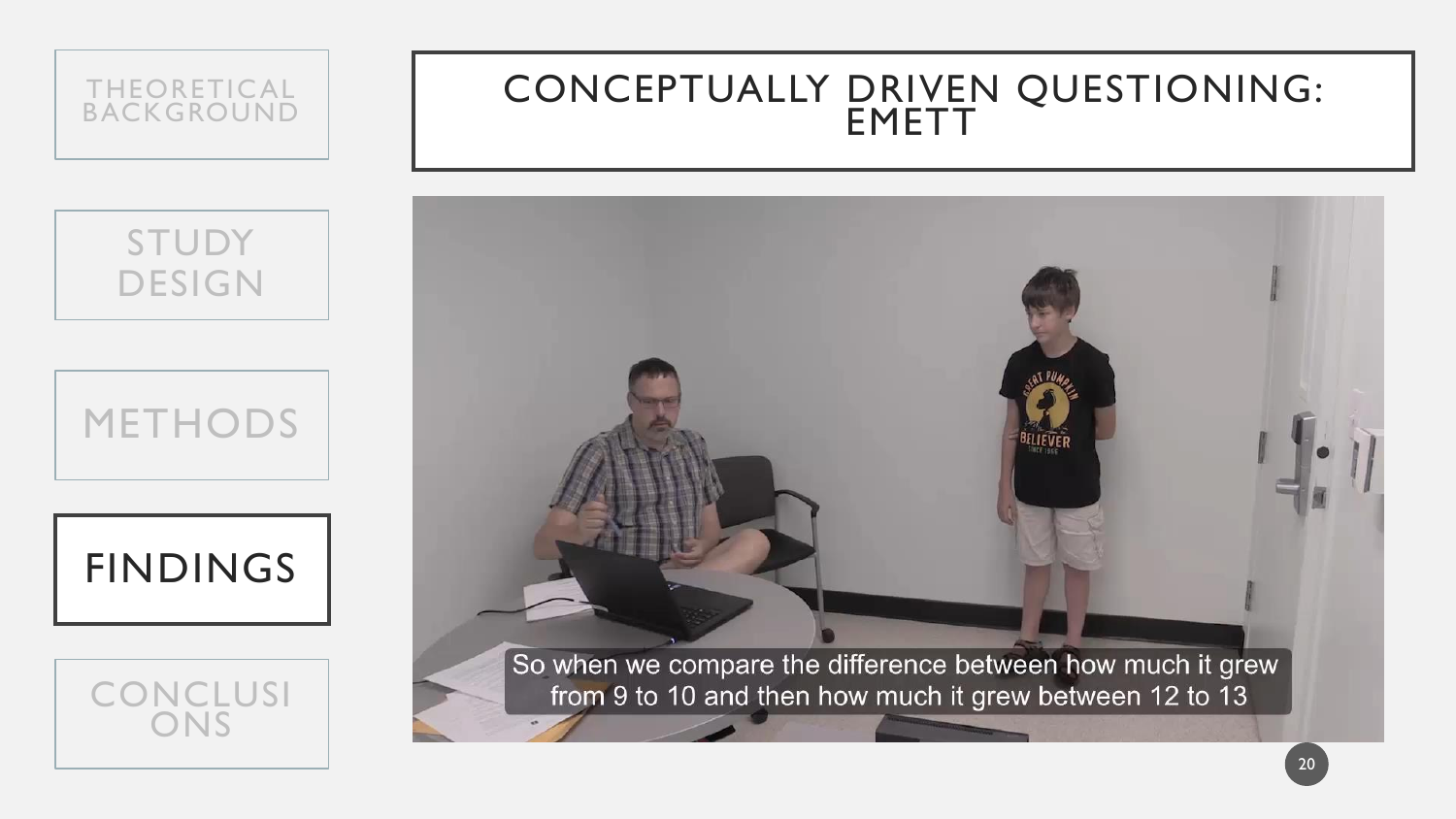

#### MAINTAINING CONCEPTUAL FOCUS IN MULTIPLE CONTEXTS: IVY

**STUDY** DESIGN

Explicit attention was paid to the exponent as tasks changed.



FINDINGS

**CONCLUSI** 

**ONS** 

Ivy worked on 4 calculation tasks. In sequence, they were:

- 1. numbers,
- 2. monetary amounts,
- 3. number of restaurants, and
- 4. population of algae

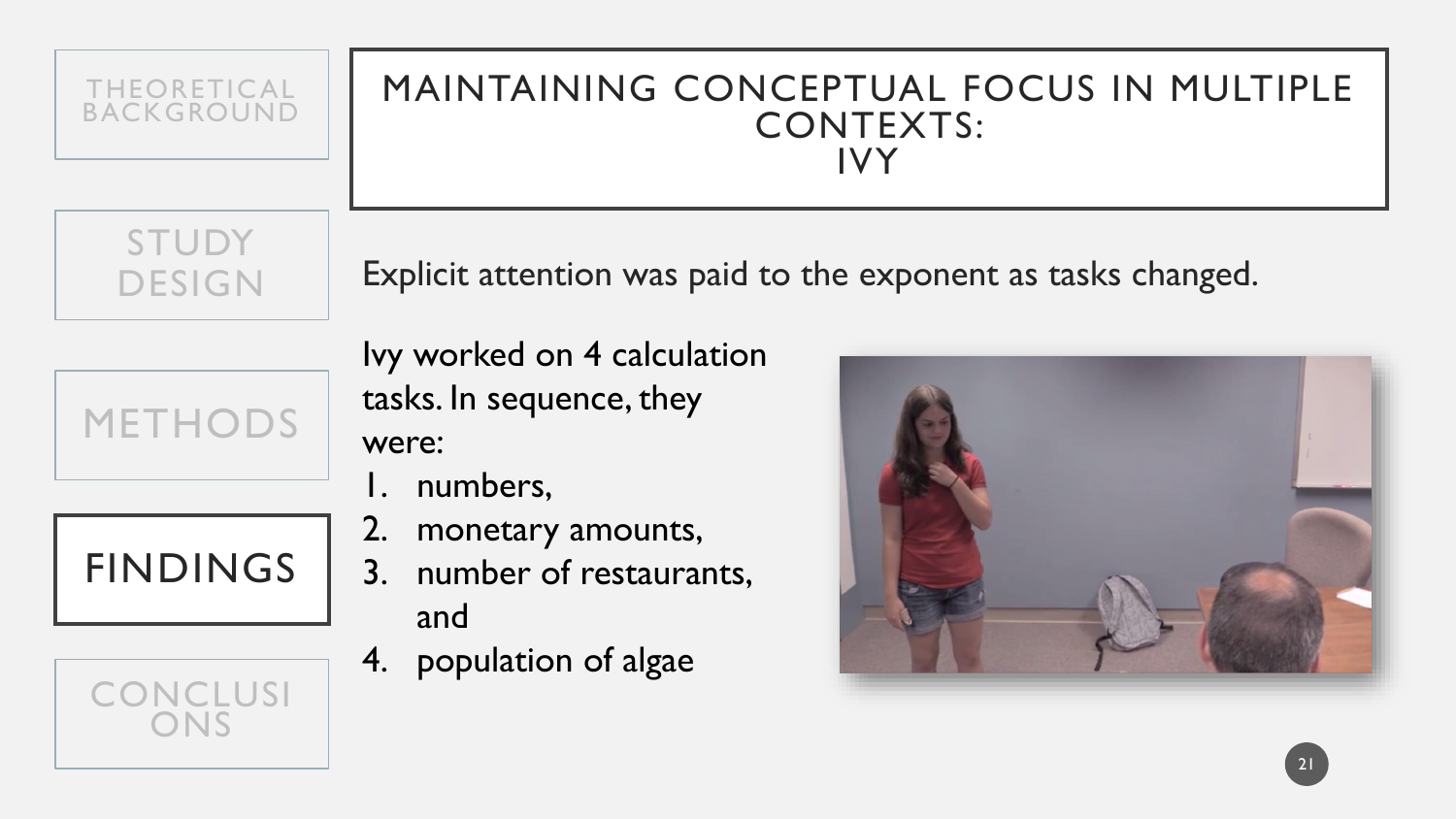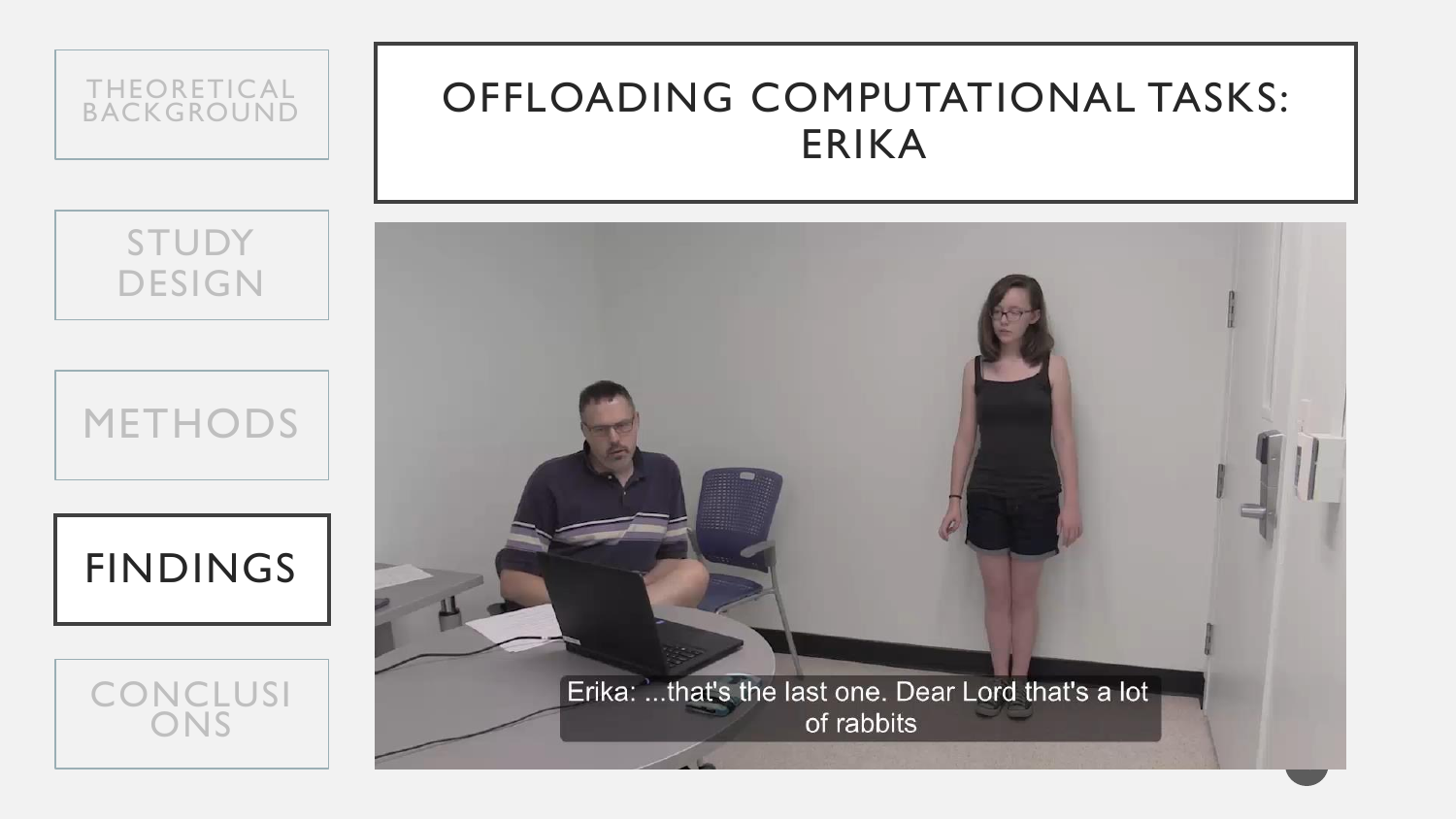

• Conceptual questions helps learners attune to subtle ideas depicted within the simulation, which leverages tacit understandings of growth.



• While physical engagement with the simulation links core ideas across contexts, scaffolding across multiple contexts by the interviewer amplifies this effect.

# FINDINGS



• When learners become proficient using the simulation, they can offload complex computations to engage with deeper conceptual issues.